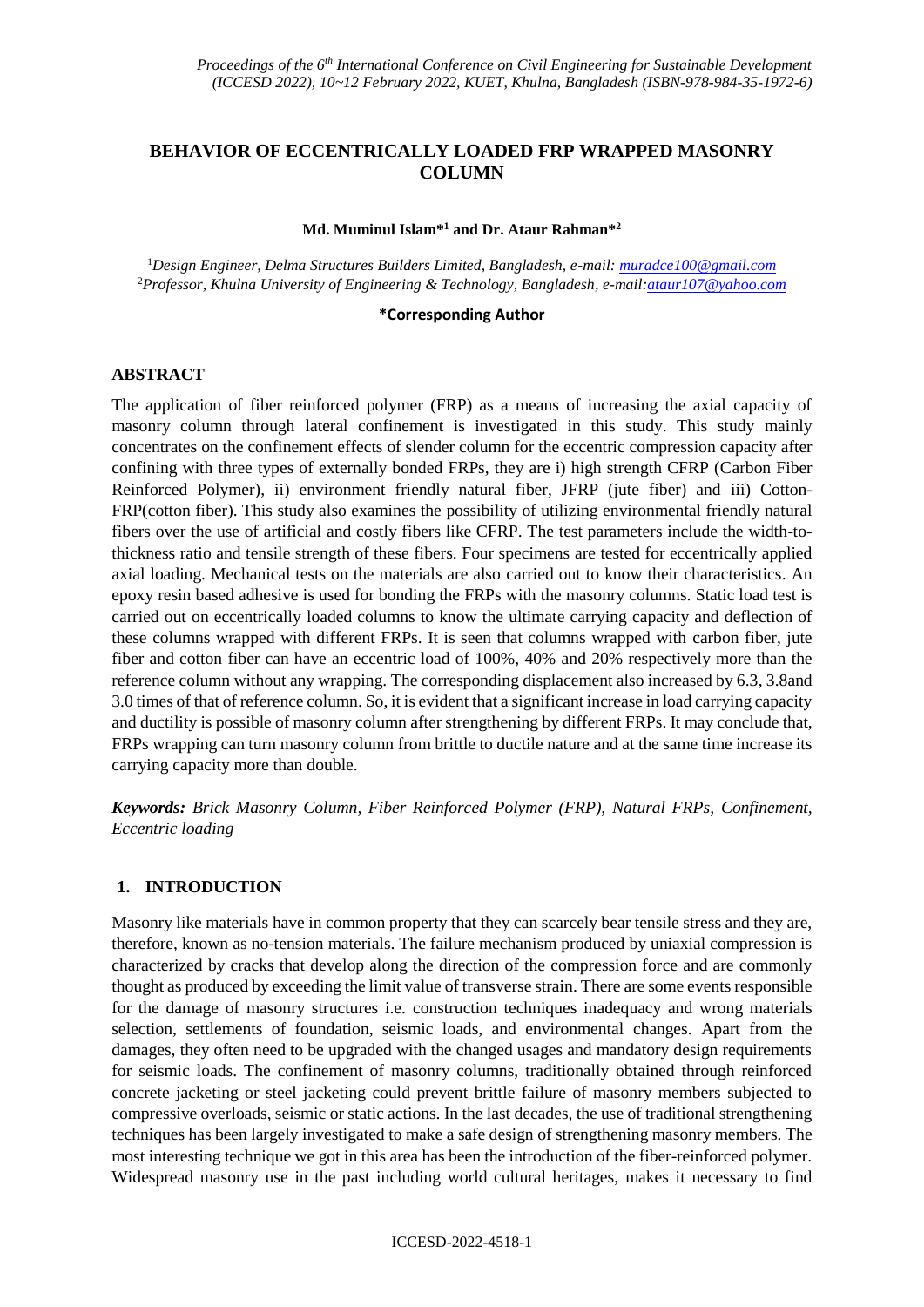innovative materials to safeguard masonry constructions. However, due to the lower number of applications in existing structures, engineers do not have adequate experimental results to base their design calculations. Only few studies have been conducted on FRP confinement to increase both the deformation capacity and axial strength on masonry columns. Besides, sometimes some techniques are not environment friendly, some are high cost, some are not adequate. So in this present paper, suitability of low cost environment friendly natural jute fiber, cotton fiber and highly strong carbon polymer fiber will be evaluated.

The development of fiber reinforced polymer (FRP) materials in various forms such as nonwoven, that is loose fibers, woven, that is braided fibers, textile or fabric, that is strongly braided along with a backing material such as latex backing or natural rubber backing, etc. and configurations offer an alternative design approach for the strengthening of new and existing structures. FRPs offer a potential solution of a crisis in civil infrastructures, with the combinations of properties, not available from other materials. So it is suitable for structural retrofitting including an attractive alternative to any other retrofitting techniques for repairing as well as strengthening. The advantages of FRP are many such as high strength to-weight ratio, high specific tensile strength, good fatigue resistance, ease of installation and corrosion resistance characteristics, ease of repairing, directional strength and higher ultimate strength and lower density than steel, etc. These properties make FRPs ideal for applications in strengthening.

Carbon fiber is one of the costliest of all the fibers, followed by aramid fibers, and although it comes with an advantage of increasing the structural potential by many folds, it cannot be easily considered as a good outcome based market product.

So, Development of new materials for structural strengthening is essential and these materials have good properties and potential for structural improvement for economic and other related factors. In many developing countries, where natural fibers are abundant in demand, scientists and engineers apply appropriate technology to utilize these natural fibers as effectively and economically for possible structural upgradation and other housing needs.

Development of plant fiber composites has only begun. Large number of various natural fibers, such as jute (Milanese et al., 2011; Gassan and Bledzki, 1999; Summer scales et al., 2010; Joshi et al., 2004; MunikencheGowda and Naidu, 1999) coir, cotton, nylon banana and sisal etc. mainly manufactured in Bangladesh, are among those fiber reinforced composites which are of particular interest as these composites have high impact strength besides having moderate tensile and flexural properties compared to other lignocelluloses fibers.

The evaluation of the effective collaboration of an FRP wrap and the estimate of the ultimate strength of the structure was the subject matter of several experimental researchers on concrete specimens Faella et al. 2006; Campione and Miraglia 2003; Albert, M. L., Elwi, A. E., and Cheng, J. J. R. (2001), Saadatmanesh et al. 1994; Tamuzs et al. 2006a,b,c, brick masonry specimens (Borri and Grazini 2004; Corradi et al. 2007; Krevaikas and Triantafillou 2005; Faella et al. 2004a), and tuff masonry specimens (Faella et al. 2004b). Recent experimental research, carried out on members with circular, square, and square with round corners cross section (Campione and Miraglia 2003), studied problems concerning the efficacy of reinforcement in some critical regions. The effects of pretension of FRP wrap was investigated by Tamuzs et al. (2006a), that tested several concrete specimens wrapped, with different pretension levels, with CFRP yarns.

Other experimental investigations on this topic are reported in Faella et al. (2004) Micelli et al. (2003) Aiello et al. (2005, 2007) and Faella et al. (2007). Also Studies on the use of FRP as a strengthening material for masonry have been numerous. Detailed concepts and analytical results on the applicability and effectiveness of FRP tendons used to apply circumferential pre-stressing to historic masonry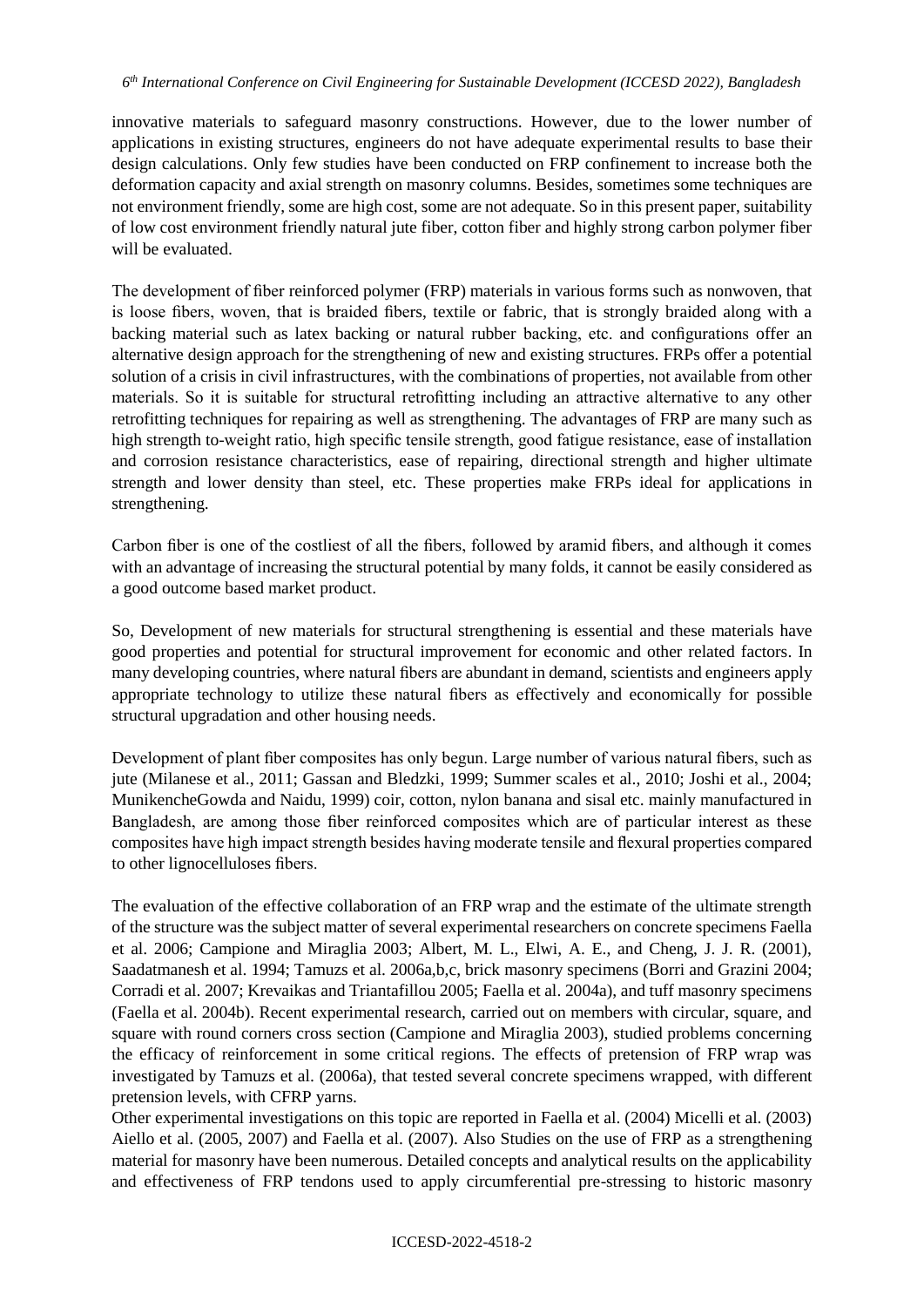structures were developed first by Triantafillou (1993, 1997!). A study on the use of epoxy-bonded carbon fiber-reinforced polymer (CFRP) strips as seismic strengthening elements of masonry was performed by Schwegler (1994), who demonstrated the effectiveness of this technique through fullscale in-plane and out of-plane cyclic testing of one-story masonry walls and developed an analytical model for the in-plane behavior of CFRP strengthened walls within the framework of stress fields theory.

However the number of results is still not sufficient to define an adequate stress-strain relationship of the FRP strengthened masonry columns and in case of buckling resistance. In order to allow a successful application of this technology in practice, reliable tools for design must be developed, and their validation through experimental results is necessary.

Here, an attempt is made to study the possibilities of using jute and cotton fiber materials as jute and cotton fiber reinforced polymer, in structural strengthening of Masonry column. Though design codes have been drawn up by institutions, engineering community are in hesitation to implement this alternative. In part, lack of standardization and the proprietary nature of the fiber and resin combinations is the reason behind this. So CFRP was being chosen for strengthening of masonry column.

# **2. MATERIALS & METHODS**

## **2.1 Specimens**

All the column specimens had the dimension of 300 mm  $\times$  300 mm  $\times$  1067 mm as shown in Figure 1. The summary of all specimens are given in Table 1.

| Column<br>ID  | <b>Specification</b>    | <b>Cross Section</b><br>(mm) | Height<br>(mm) | <b>Slenderness</b><br><b>Ratio</b> | <b>Thickness of</b><br>Wrap (mm) | <b>Wrapping</b><br>configuration |
|---------------|-------------------------|------------------------------|----------------|------------------------------------|----------------------------------|----------------------------------|
| RC            | Control<br>column       | $300 \times 300$             | 1067           | 12.12                              | $\theta$                         | No wrapped                       |
| JC            | Jute wrapped<br>(full)  | $300 \times 300$             | 1067           | 12.12                              | 1.304                            | Fully wrapped                    |
| <b>CTC</b>    | Cotton<br>wrapped(full) | $300 \times 300$             | 1067           | 12.12                              | 1.298                            | Fully wrapped                    |
| <sub>CC</sub> | Carbon<br>wrapped(full) | $300 \times 300$             | 1067           | 12.12                              | 0.111                            | Fully wrapped                    |

Table 1: Sample geometry



**Figure 1:** Column specimen cross section (in mm)

In total four types of column specimens were prepared. One of them were control column (RC) and the rest three columns were for strengthening purposes. The thickness of mortar was 10 mm. Before wrapping the FRP sheets, the masonry surface was cleaned with abrasive paper and epoxy putty was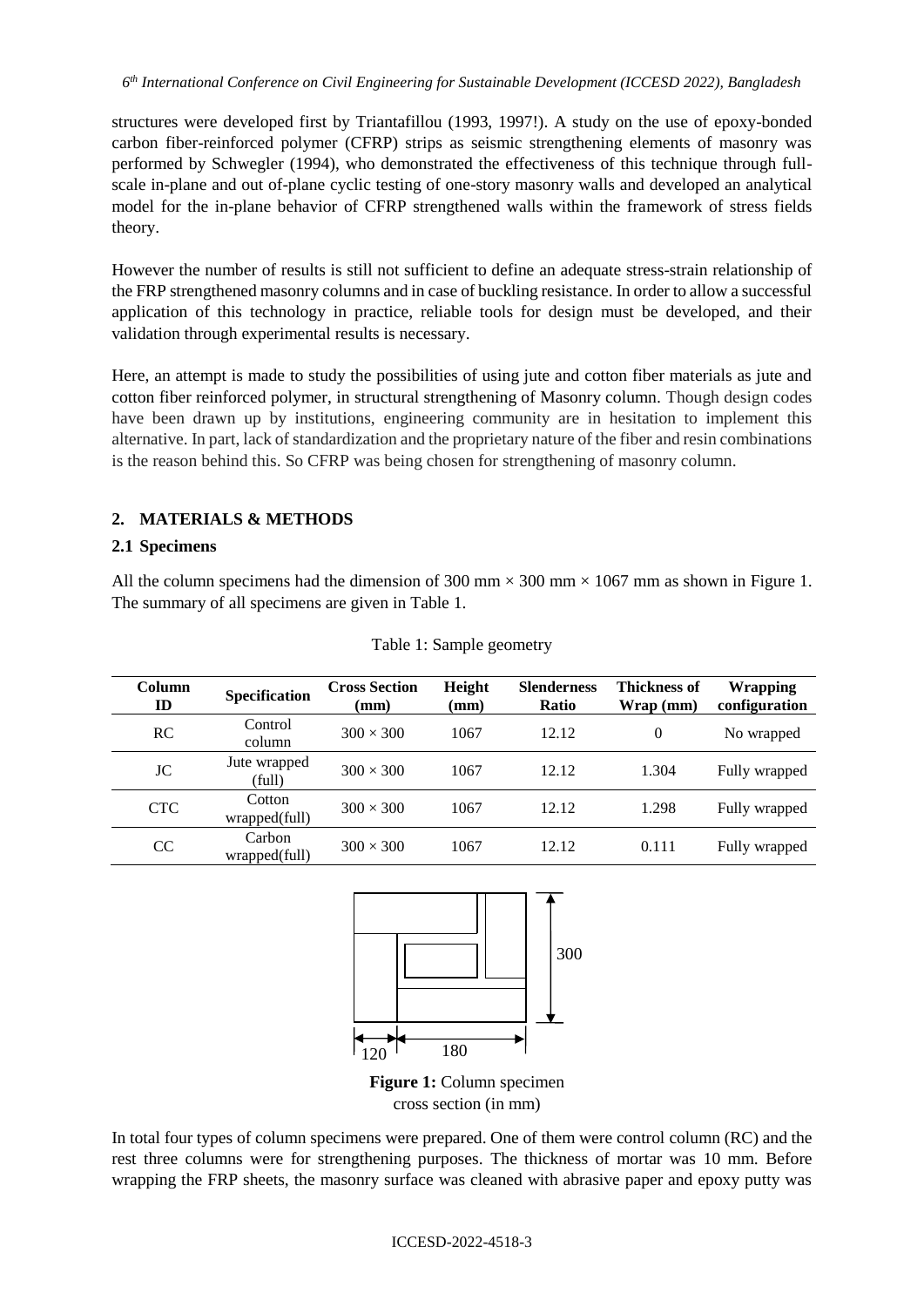used to remove defects as much as possible. Specimens were wrapped with one layer in transverse direction, applied through the use of a two-part epoxy adhesive. One of them were strengthened with CFRP, one with jute fiber and one with cotton fiber.

# **2.2 Materials**

Good quality bricks that have the compressive strength of 18 MPa were used for this experimental study. Sylhet sand was used to produce mortar of 20 MPa. The carbon fiber was collected from manufacturer. The jute and cotton were collected from the local market. Epoxy adhesive was used for attaching jute fiber, cotton fiber and carbon fiber to the surface of the column. The adhesive that consists of Part A epoxy resin, and Part B hardener were also obtained from the local market. Tensile strength test of carbon, jute and cotton fibers was conducted according to ASTM D 638.

# **2.3 Experimental Setup & Tests**

All columns were tested under eccentric loading with an eccentricity of the order of30 mm until failure. Experimental setup for this study is shown in Figure 2 where the schematic diagram is shown in Figure 3. Applied load was through a load dial gauge with 25KN load increment per minute. The mid height buckling of the column was determined using another deflection dial gauge. In eccentrically loaded column as shown in Figure 1, the load was applied until significant amount of failure was observed in the column and the increase of load was in cease.



**Figure 2:** Experimental setup for the compressive test of column



**Figure 3:** Schematic diagram showing 30mm eccentricity of loading point

After the compressive test of these columns, the failure pattern were observed. It had been noticed that the unwrapped (RC) and cotton fiber wrapped (CTC) columns failed in material disintegration where as for CFRP wrapped (CC) and Jute fiber wrapped (JC) columns, failure was predominantly in the fiber itself as shown in Figure 4. So it can be said that, CFRP and Jute Fiber ensure more lateral confining effect than cotton fiber. The same phenomenon was also supported by the loads at failure i.e. higher the confining force, higher will be the compressive force.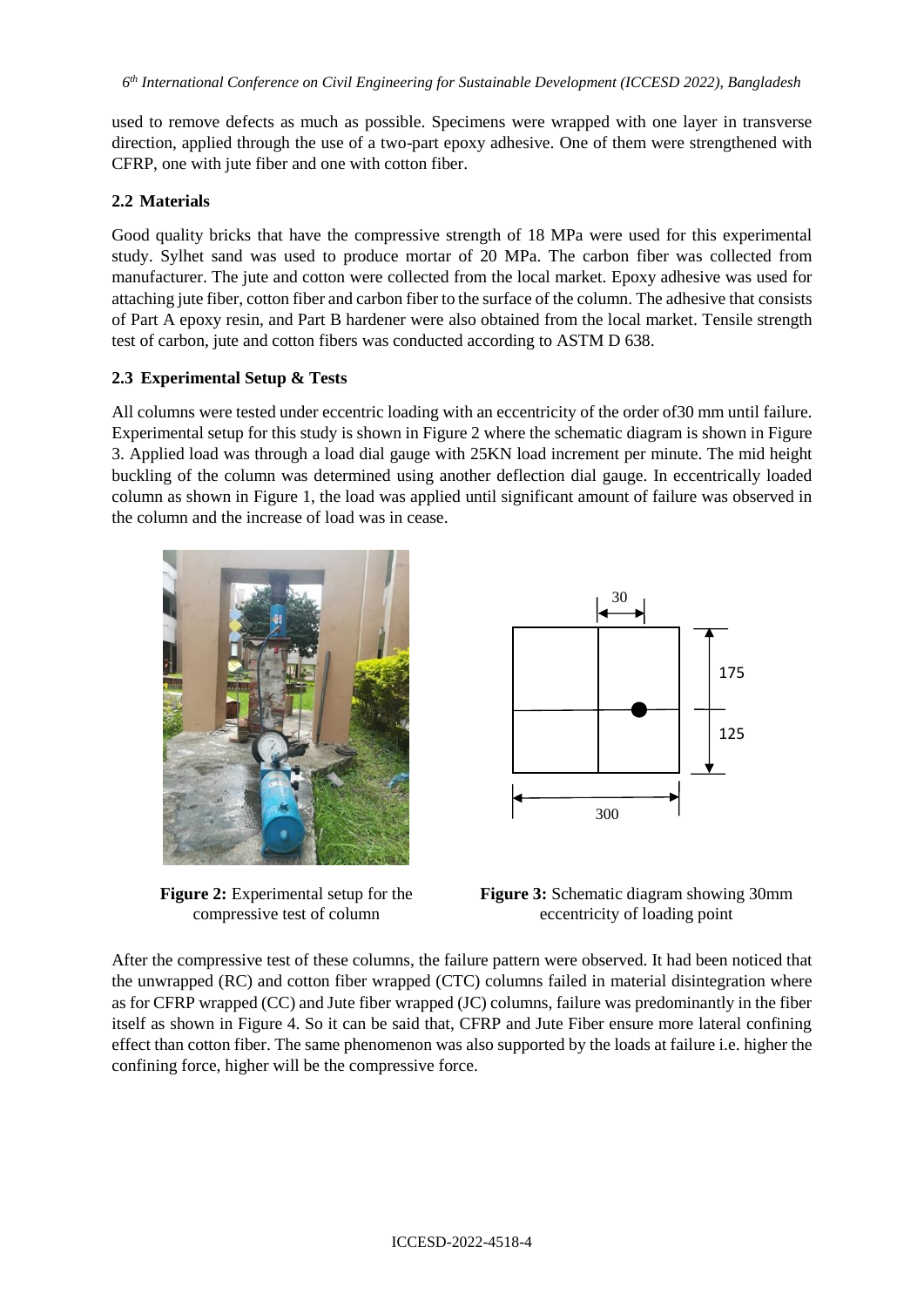

**Figure 4:** Failure Pattern of unwrapped Brick Masonry Column (RC), CFRP wrapped column (CC), Jute fiber wrapped column (JC) and Cotton fiber wrapped column (CTC)

## **3. RESULTS& DISCUSSIONS**

## **3.1 Load - Deflection Relationship**

Table 2 shows the ultimate load at failure and maximum deflection for all the four columns.

|          |     | Column ID Ultimate Load (KN) Maximum Deflection (mm) |
|----------|-----|------------------------------------------------------|
| RC.      | 250 | 12                                                   |
| $\alpha$ | 500 | 7.6                                                  |
| TC.      | 350 | 5.8                                                  |
| CTC.     | 300 | 37                                                   |

Table 2: Test result of RC, CC, JC and CTC column

The load − deflection relationship for Reference Column (RC), CFRP Wrapped Column (CC), Jute Fiber Wrapped Column (JC), and Cotton Fiber Wrapped Column (CTC) are shown in the following Figures 5 to 8.These graphs illustrate the increase in deflection for every 25KN loading interval.

So, it can be seen that, load carrying capacity of eccentrically loaded brick columns has increased quite significantly with the use of different fibers. The load carrying capacities of the FRP wrapped columns have increased with respect to control column (RC) of an amount of 100%, 40%, and 20% for CC, CJ, and CTC respectively. The ultimate deflection for RC, CC, JC, and CTC are found to be 1.2 mm, 7.6 mm, 4.8mm, and 3.4mm respectively. A better comparison between load and deflection of various columns are shown in Figure 9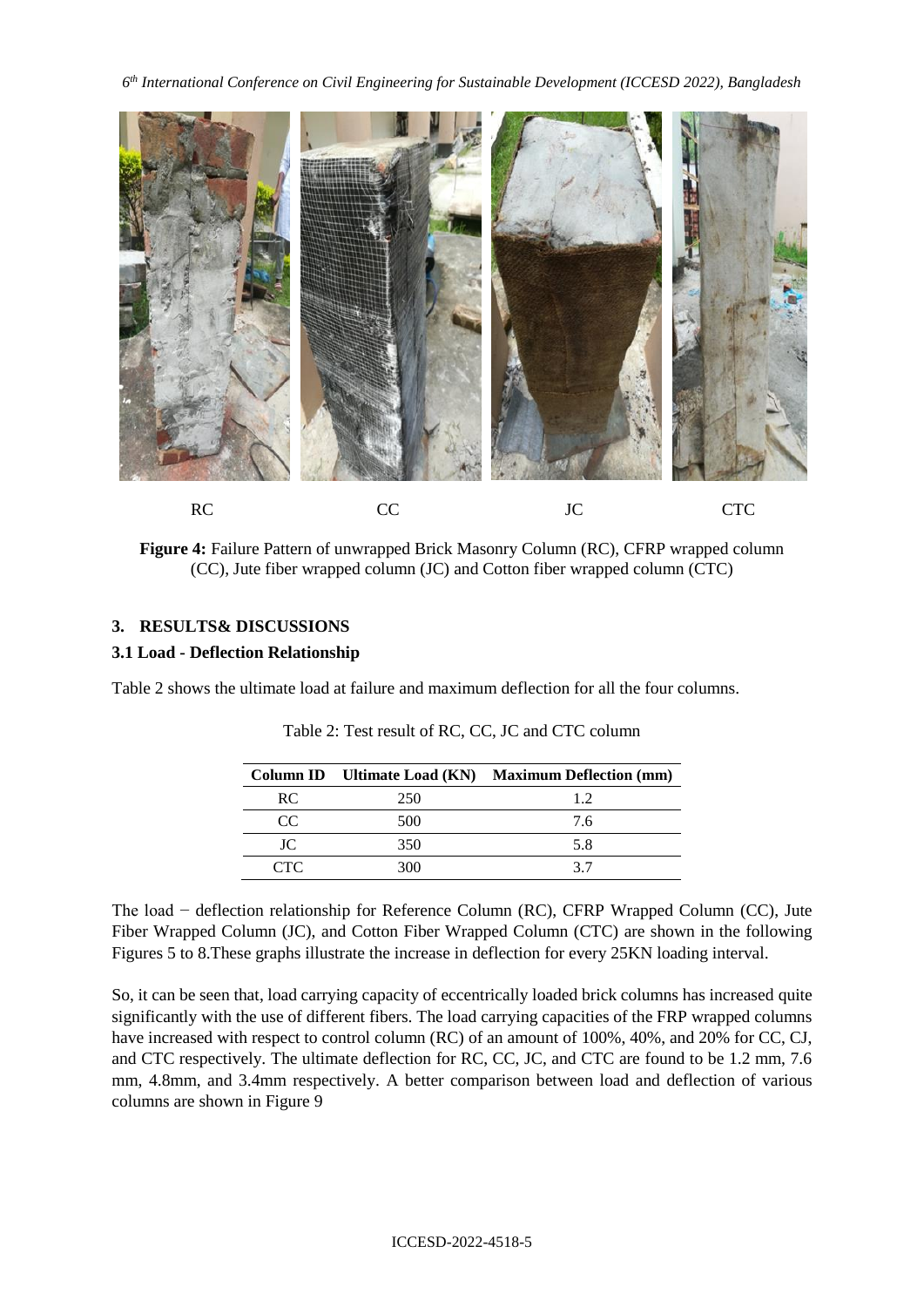

**Figure 5:** Load-Deflection relationship of reference column (RC)





Carbon fiber wrapped column (CC)

**Figure 6:** Load-Deflection relationship of CFRP wrapped column (CC)



wrapped column (JC)

**Figure 7:** Load-Deflection relationship of Jute **Figure 8:** Load-Deflection relationship of Cotton wrapped column (CTC)



**Figure 9:** Load-Deflection relationships for all four columns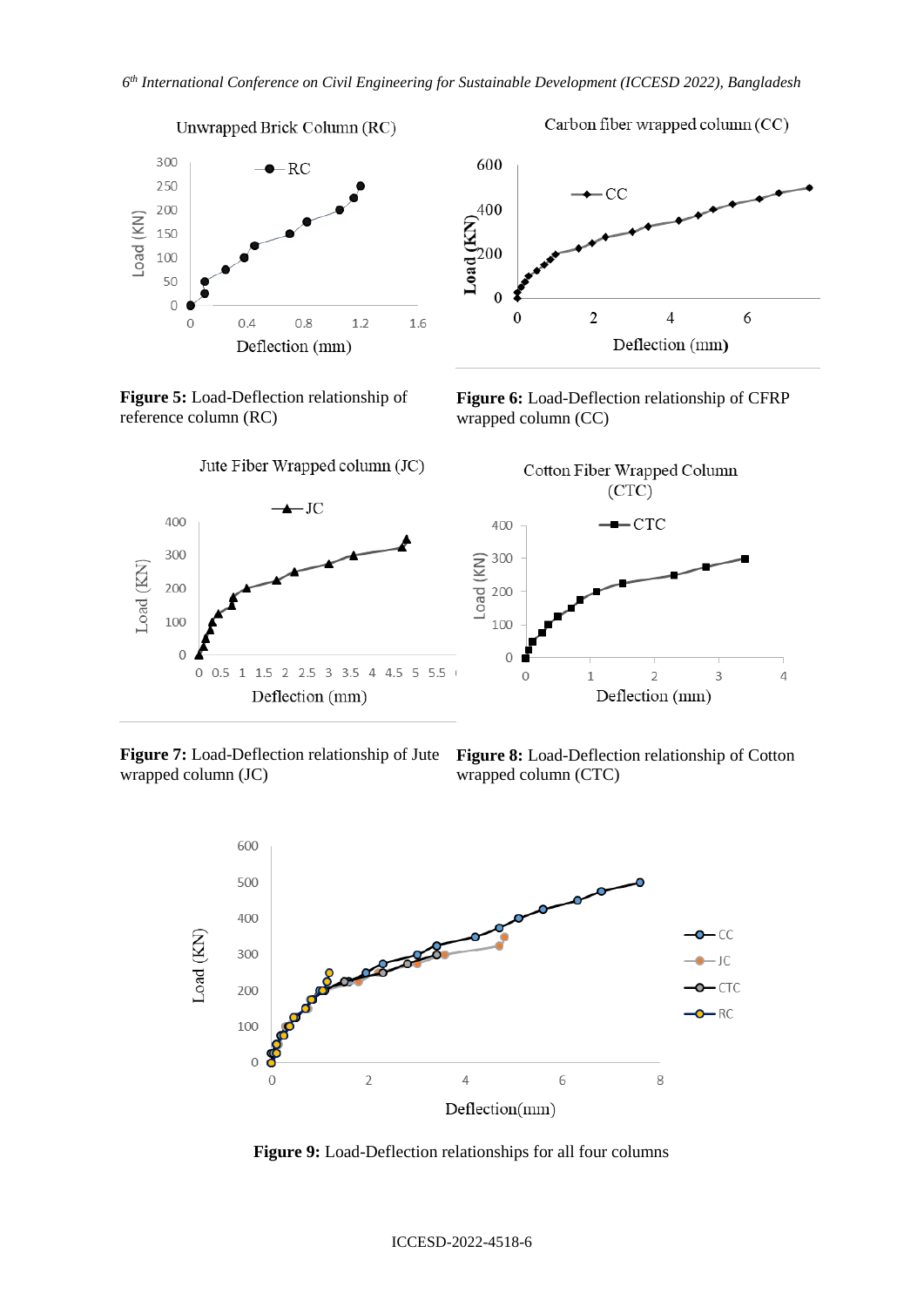Among the four wrapping fibers, CFRP increases the load carrying capacity almost twice of that of unwrapped column. So, it can be said that CFRP wrapped column offers more stiffness than the other three. Interestingly it is also observed that CFRP column produces more ductility than rest of the wrapping fibers. Ductility is an important criterion for seismic design of masonry and RC structures. It is also important to note that these natural fibers (cotton and jute) were also performed very well in eccentrically loaded columns. They were not as stiff as CFRP but their stiffness is reasonably higher than the unwrapped column. Moreover, natural fibers are cheaper than the CFRP and are very environmental friendly as they have zero carbon footprints.

#### **3.2Load-Moment Relationship**

To determine the resistance against the rotation, a load moment relationship can be shown in Figure 10 for all the four columns. Considering the second-order effect, the mid-height flexural moment can be calculated as,

$$
M = P(e + \Delta_m)
$$

Where,  $e =$  eccentricity and  $\Delta_m =$  mid height deflection.



**Figure 10:** Load-Moment relationship for all four columns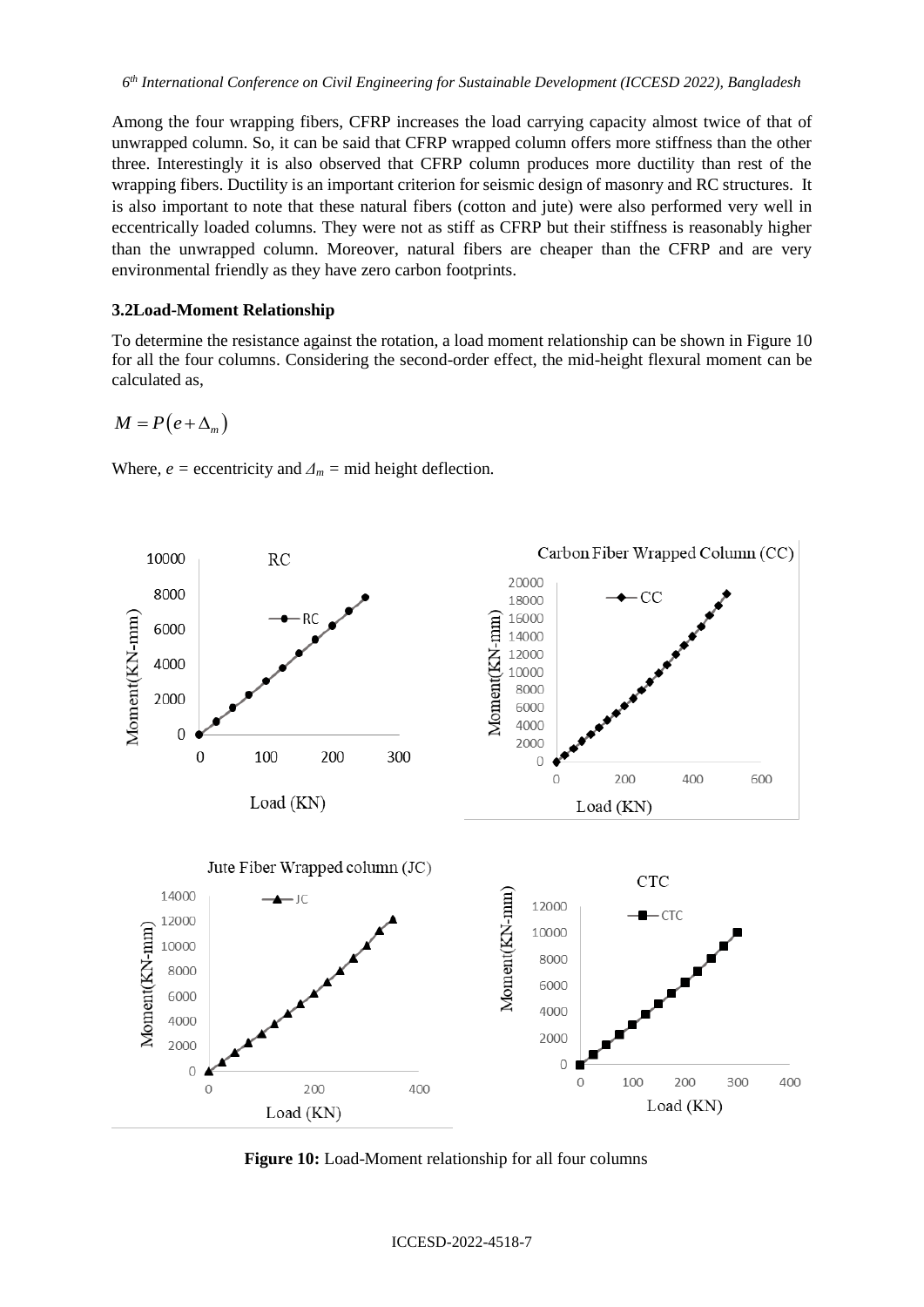From these graphs, it is seen that moment capacity of eccentrically loaded brick column has increased to an amount of 18800 kN-mm with the use of fibers and CFRP. It is also seen that natural fibers were effective in increasing moment capacity of eccentrically loaded brick column but gave less than CFRP.

# **4. CONCLUSION**

In this study, high strength Carbon Fiber Reinforced Polymer (CFRP) and cost effective environment friendly Jute Fiber (JC) and Cotton Fiber(CTC) was applied on slender masonry column to increase the axial load bearing capacity as well as buckling resistance. To achieve this goal, all the necessary tasks were completed following the standard specifications. On the basis of the results obtained from the tests stated in aforementioned sections, following conclusions can be dawn:

1) The ultimate load carrying capacity of masonry columns increased by 100% for CFRP (CC), by 40% for Jute fiber (JC), and by 20% for Cotton fiber (CTC) with respect to reference column. So it can be said that all the three fibers used as strengthening technique in this study were effective to enhance the stiffness as well as ductility of the masonry columns. .

2) As the jute and cotton fibers are locally available and they have zero Carbon Foot Print, they are environment friendly and as the same time cost effective. So, column strengthening with Jute and Cotton can be an eco-friendly product to substitute costly CFRP that have a Carbon Foot Print of about 900 kg/ton.

3) The modes of failure in the RC, CTC, were found to be material failure. Whereas the failure in JC and CFRP columns were in the fiber itself. So, it can be said that CFRP and Jute offer more lateral confinement effect than Cotton fiber. Structure where there is a demand of heavy axial load, CFRP or Jute can be used. And in the place of relatively low axial load is expected, Cotton fiber can be an economic and effective alternative to Jute and CFRP.

# **ACKNOWLEDGEMENT**

I would like to show my gratitude to my parents. Besides, this study was carried out under the guidance and supervision of *Dr. Ataur Rahman,*Professor*,* Department of Civil Engineering, KUET. Besides, I am showing my gratitude to all the lab assistants who were very helpful and their guidance made this work easy.

# **REFERENCES**

- Albert, M. L., Elwi, A. E., and Cheng, J. J. R. (2001) "Strengthening of unreinforced masonry walls using FRPs." *J. Compos. Constr.,* 5.2, 76–84.
- Borri, A., and Grazini, A. (2004) "Masonry column strengthening with FRP materials." *Proc., 2nd Congress Mechanics of Masonry Structures Strengthened with FRP-Materials: Modeling, Testing, Design, Control, L. Ceriolo and V. Zerbo, eds., Cortina Ed., Padova, Italy*, 13(3), 193–202 in Italian.
- Borri, A., Avorio, A., and Bottardi, M. (2000) "Theoretical analysis and a case study of historical masonry vaults strengthened by using advanced FRP." *Advanced composite materials in bridges and structures III, [6] J. Humar and A. G. Razaqpur, eds., Canadian Society for Civil Engineering, Montréal*, 577–584.
- Campione, G., and Miraglia, N. (2003), "Strength and strain capacities of concrete compression members reinforced with FRP." *Cem. Concr. Compos.,* 25(1), 31–41.
- Campione G, Miraglia N. Strength and strain capacities of concrete compression members reinforced with FRP. *Cement Concr. Compos* 2003, 23, 31–41.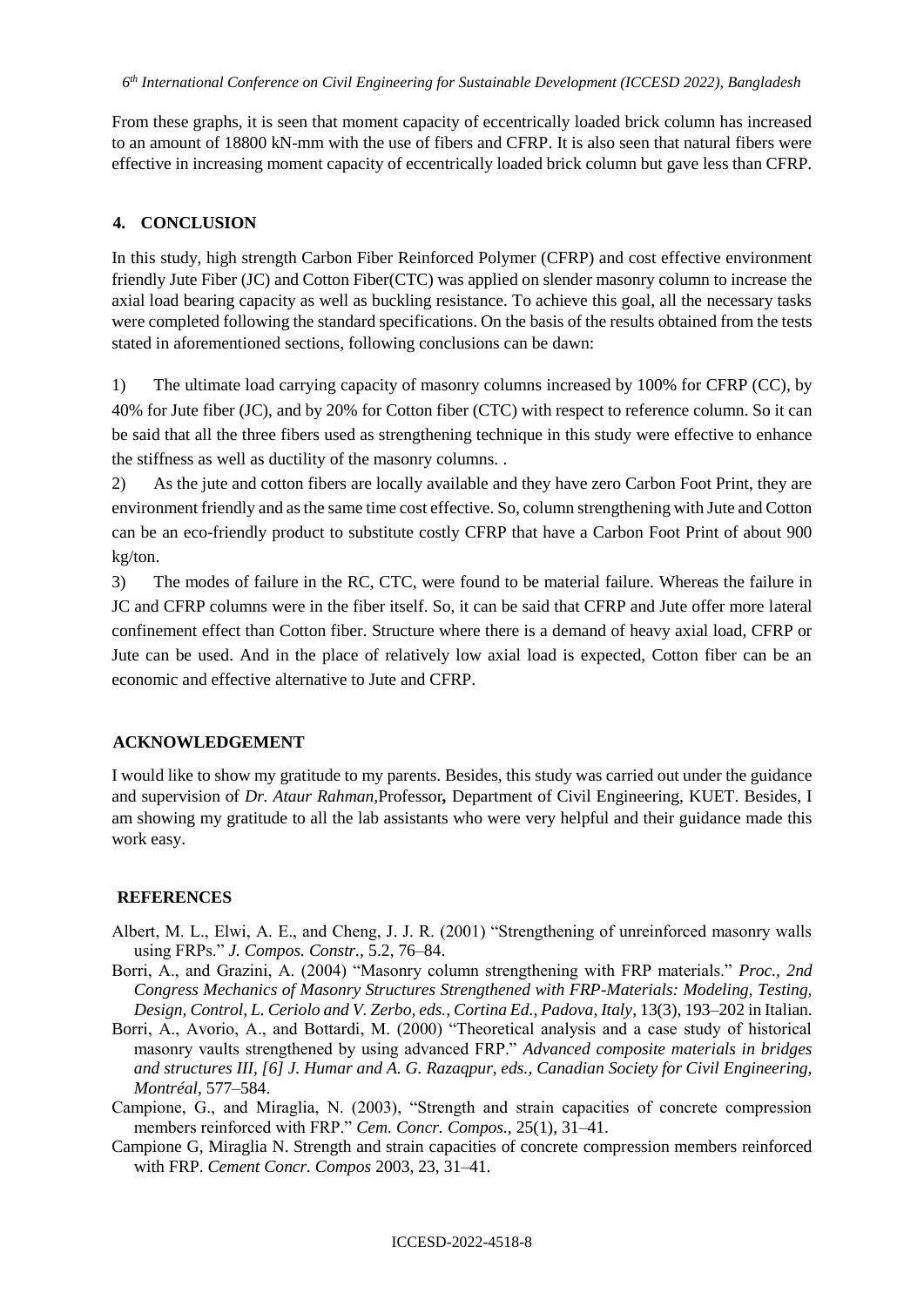- CNR. (2004) "Guide for the design and construction of externally bonded FRP system for strengthening existing structures." CNRDT200/2004, CNR, Roma.
- Corradi, M., Grazini, A., and Borri, A. (2007), "Confinement of brick masonry with CFRP materials." *Compos. Sci. Technol.,* 67(9), 1772– 1783.
- Crawford, J. E., and Morrill, K. B. (2003) "Retrofit techniques using polymers and FRPs for preventing injurious wall debris." *6th Int. Conf. on Fibre-Reinforced Plastics for Reinforced Concrete Structures, K. H. Tan, ed., World Scientific, Singapore*, 1199–1208.
- De Lorenzis, L., and Tepfers, R. (2003) "Comparative study of models on confinement of concrete cylinders with fiber-reinforced polymer composites." *J. Compos. Constr.,* 7~3!, 219–237.
- Ehsani, M. R. (1995) "Strengthening of earthquake-damaged masonry structures with composite materials." *Non-metallic (FRP) reinforcement for concrete structures, L. Taerwe, ed., E&FN Spon, London*, 680–687.
- Ehsani, M. R., Saadatmanesh, H., and Al-Saidy, A. (1997), "Shear behavior of URM retrofitted with FRP overlays." *J. Compos. Constr.,* 1(1), 17–25.
- Faella, C., Martinelli, E., Nigro, E., and Paciello, S. (2004) "Prove sperimentali di compressionesucolonne in muraturaconfinate con FRP. Experimental compression tests on FRP confined masonry columns." *Proc., 2nd Congress on Mechanics of Masonry Structures Strengthened with FRP-Materials: Modeling, Testing, Design, Control, L. Ceriolo and V. Zerbo, eds., Cortina Ed., Padova, Italy*, (398– 407) in Italian.
- Fam, A., Musiker, D., Kowalsky, M., and Rizkalla, S. (2002), "In-plane testing of damaged masonry wall repaired with FRP." *Advanced Composite Letters*, 11(6), 277–283. fib. (2001).
- Hamilton III, H. R., and Dolan, C. W. (2001). "Flexural capacity of glass FRP strengthened concrete masonry walls." *J. Compos. Constr.,* 5(3), 170–178.
- Hamoush, S. A., McGinley, M. W., Mlakar, P., and Murray, K. (2001). "Out-of-plane strengthening of masonry with reinforced composites." *J. Compos. Constr.,* 5(3), 139–145.
- Krevaikas T.D. and Triantafillou T.C. (2005), Masonry confinement with Fiber Reinforced polymers. *J Compos Construct*, ASCE 2005; 3(4), 128–135.
- Krevaikas, T. D., and Triantafillou, T. C. (2005), "Computer-aided strengthening of masonry walls using fibre-reinforced polymer strips." Mater. Struct. (in press).
- Laursen, P. T., Seible, F., Hegemier, G. A., and Innamorato, D. (1995), "Seismic retrofit and repair of masonry walls with carbon overlays." *Non-metallic (FRP) reinforcement for concrete structures, L. Taerwe, ed., E&FN Spon, London*, 617–623.
- Marcari, G., Manfredi, G., and Pecce, M. (2003), "Experimental behaviour of masonry panels strengthened with FRP sheets." *6th Int. Conf. on Fibre-Reinforced Plastics for Reinforced Concrete Structures, K. H. Tan, ed., World Scientific, Singapore*, 1209–1218.
- Micelli F, De Lorenzis L, and La Tegola A. (2004), "FRP-confined masonry columns under axial loads: experimental results and analytical model" *Masonry Int 2004*, 17(3), 1134-1182.
- Muszynski, L. C., and Purcell, M. R. (2003), "Use of composite reinforcement to strengthen concrete and air-entrained concrete masonry walls against air blast." *J. Compos. Constr.,* 7(2), 98–108.
- Omar Chaallal, MunzerHasan, Michel LeBlanc(2006), "Circular columns confined withFRP: experimental versus predictions of models and guidelines", *J. Compos.Constr. ASCE (2006),* 5(2), 4–12.
- Triantafillou, T. C. (1998), "Strengthening of masonry structures using epoxy-bonded FRP laminates." *J. Compos. Constr.,* 2(2), 96–104.
- Triantafillou, T. C., and Fardis, M. N. (1993), "Advanced composites as strengthening materials of historic structures." *IABSE Symp. on Structural Preservation of the Architectural Heritage, International Association for Bridge and Structural Engineering, Lisbon, Portugal*, 541– 548.
- Triantafillou, T. C., and Fardis, M. N. (1997), "Strengthening of historic masonry structures with composite materials." *Mater. Struct.,* 30, 486–486.
- Tumialan, G., Huang, P.-C., Nanni, A., and Silva, P. (2001), "Strengthening of masonry walls by FRP structural repointing." *5th Int. Conf. on Fibre-Reinforced Plastics for Reinforced Concrete Structures, C. J. Burgoyne, ed., Thomas Telford, Cambridge, U.K*., 1033–1042.
- Valuzzi, M. R., Tinazzi, D., and Modena, C. (2002), "Shear behavior of masonry panels strengthened by FRP laminates." *Constr. Build. Mater*., 16, 409–416.
- Valuzzi, M. R., Tinazzi, D., and Modena, C. (2003), "Strengthening of masonry structures under